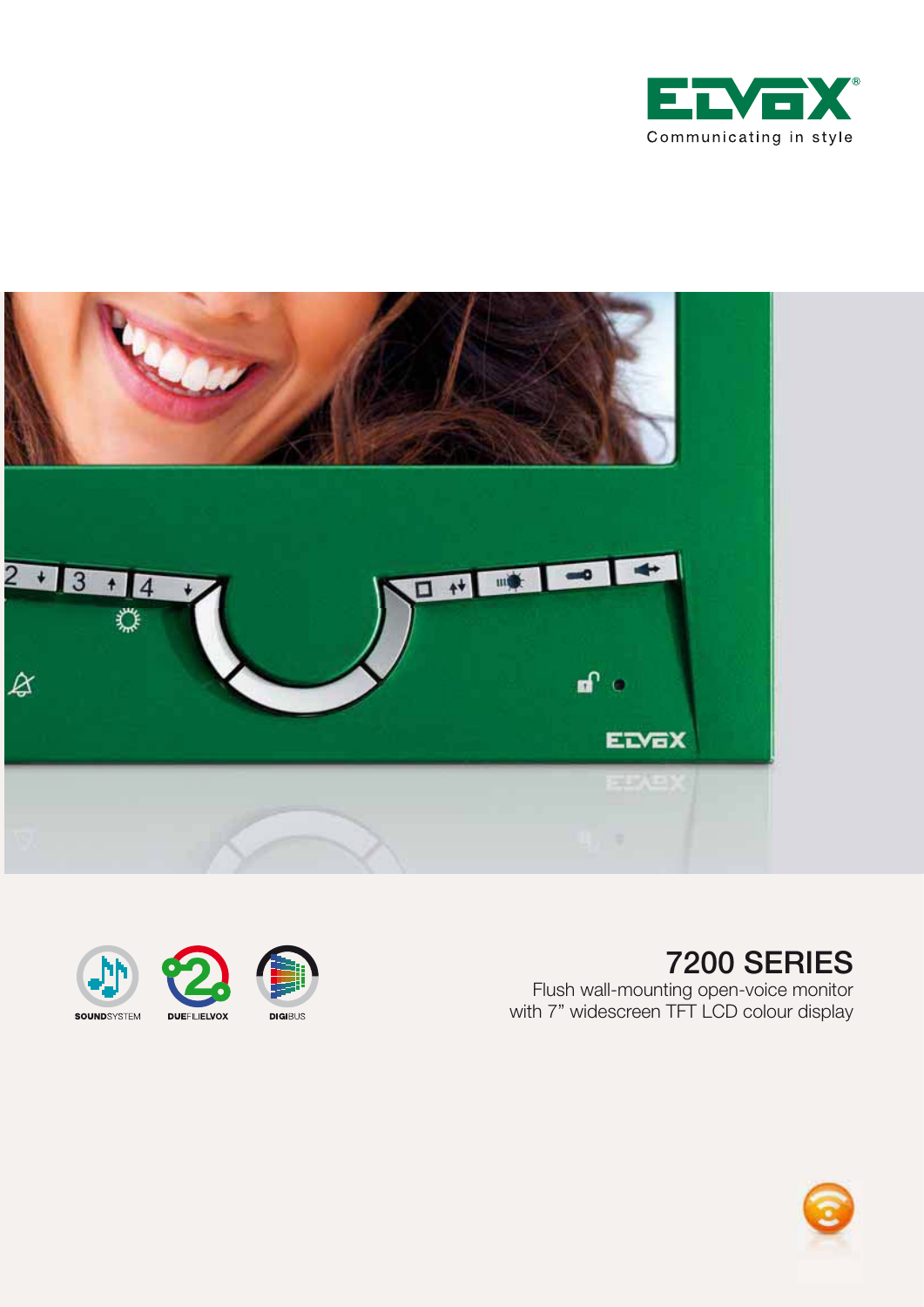## 7200 SERIES

Flush wall-mounting open-voice monitor with 7" widescreen TFT LCD colour display



#### Expand the horizons

A field of vision which is wider than ever before. The limitations of conventional frames have been overcome at last, displaying a more panoramic view and revealing details that were previously out of shot. Revolutionary optics from every point of view.

**7" 16:9 widescreen LCD monitor**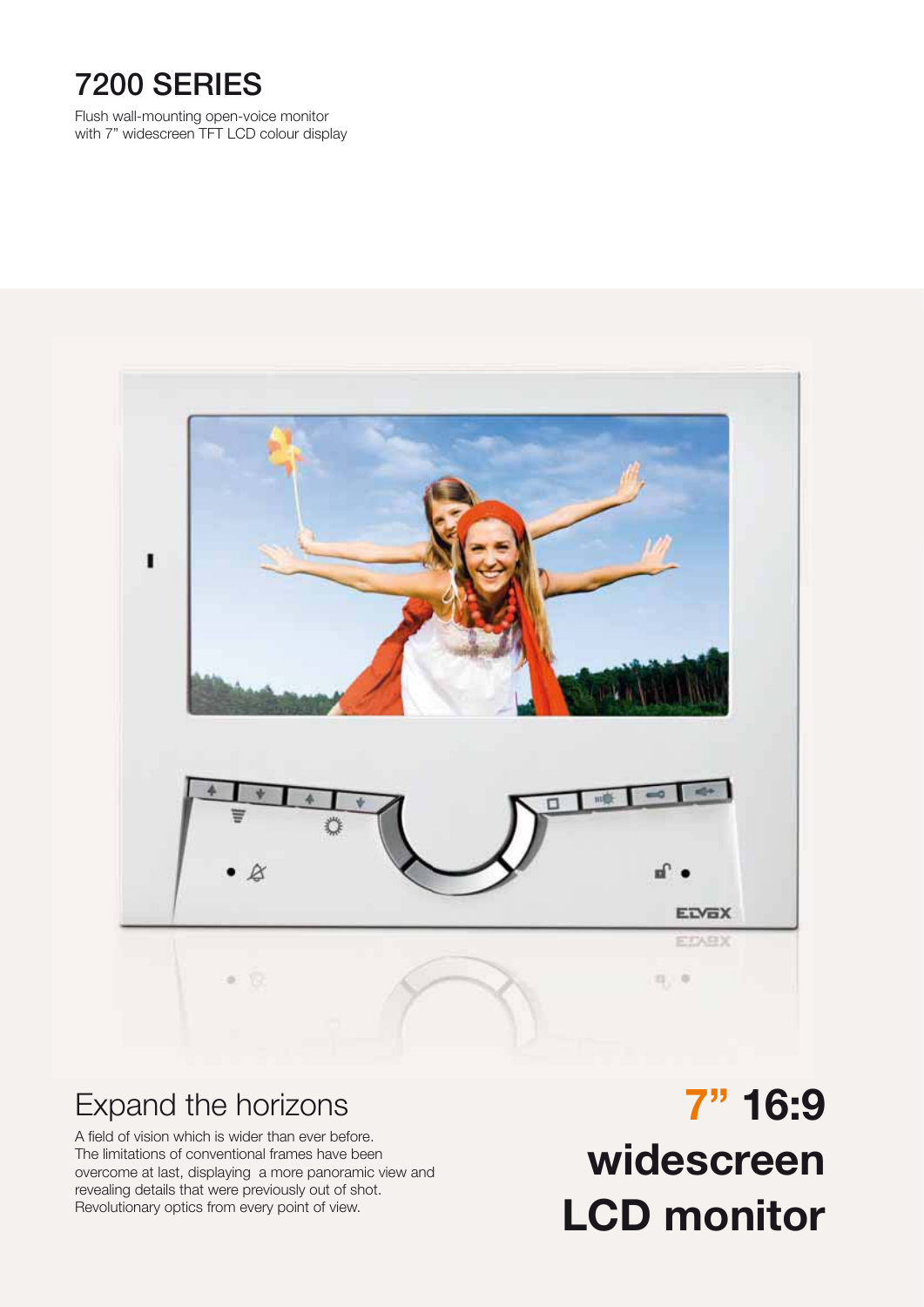# **Set the imagination free!**

Metallic and chrome finishes. A vast range of aesthetic solutions that offers plenty of scope for personalising the customer's chosen solution based on their own taste and creativity, to transform a technical device into an original furnishing accessory.



#### **Flush wall-mounting open-voice monitor with 7" widescreen TFT LCD colour display**

- 7" high-resolution widescreen LCD monitor, for crystal-clear digital images.
- Wider field of vision due to the 16:9 aspect ratio, providing a clear view of visitors positioned at each side of the frame.
- The external appearance of the monitor can be personalised with a wide range of cover finishes and colours. Customers are sure to find the right solution whenever they decide to change the furniture or interior decor of the room.
- Highly functional keyboard with LED backlighting for easy operation even in poor lighting conditions.
- Brightness adjustment, ringtone volume and a choice of 7 different melodies.
- Equipped with dedicated push-buttons for self-start, stair light, door lock release and reply functions.
- Open voice system with "hands-free" function (no need to keep the reply button pressed during the call).
- Possibility of operating up to four auxiliary functions in the Two-Wire and Digibus versions,
- or intercommunicating calls in the Two-Wire version, using the buttons labelled 1-2-3-4.
- Green LED "door open" signal.
- Privacy function which disables the ringtone. In the Two-Wire and Digibus versions, when the ringtone is disabled a red LED will indicate up to 5 unanswered calls by emitting a series of flashes.
- Installation requires the flush-mounted back box type 7249, made of ABS plastic. It is supplied with a cover to prevent the ingress of mortar and grout during masonry work. The dimensions of the hole for flush wall-mounting are 189x160x52 mm.
- **For greater widescreen image clarity, we recommend the use of the following electronic devices for the speech units: 559B/7, 12F5/7, 12F7/7, 1285 and 1286 with aspheric lens.**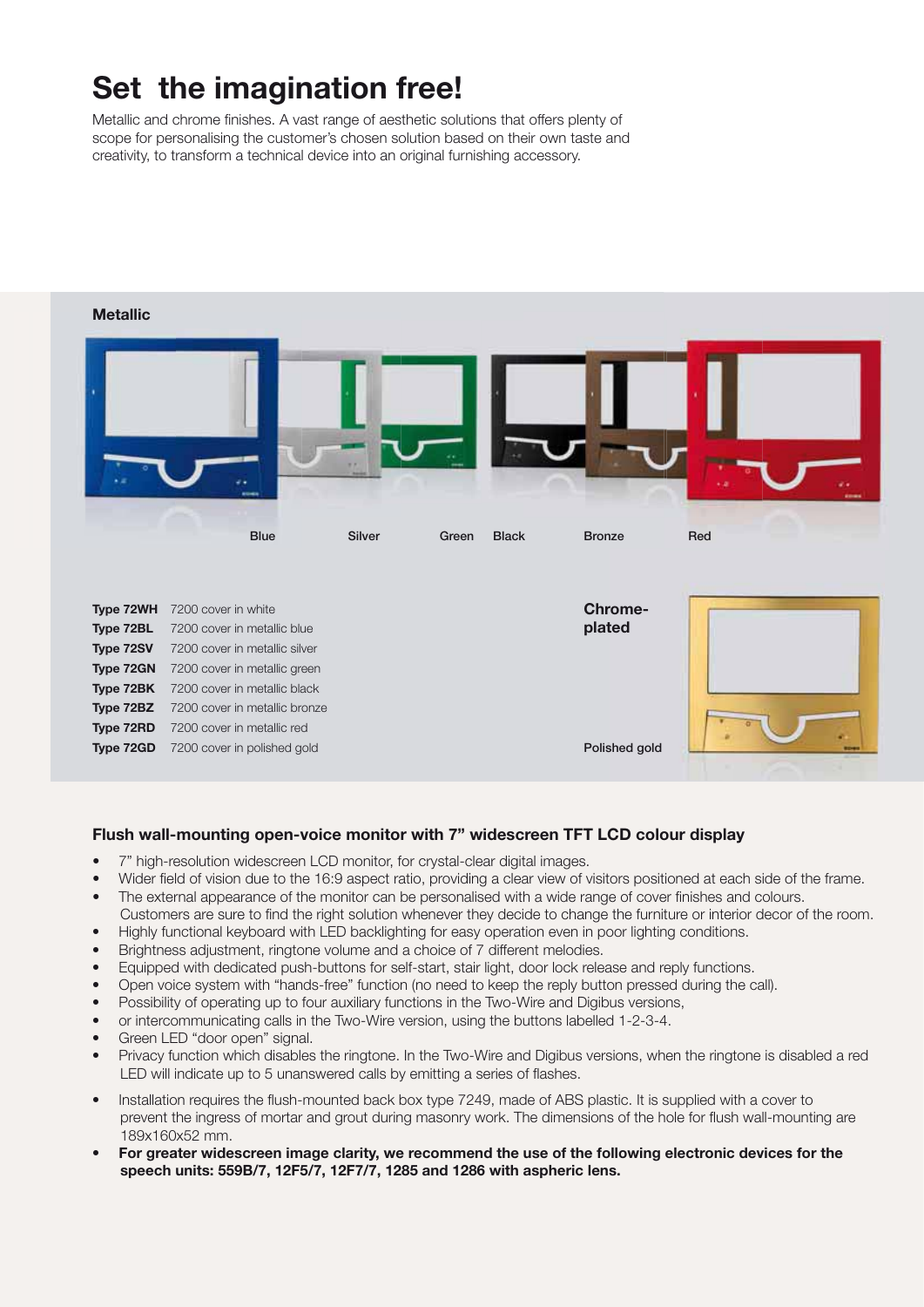





White technopolymer cover supplied as standard.

# **Choose the technology**

- **Type 7200** 7" white Sound System monitor
- **Type 7211** 7" white Two-Wire intercommunicating monitor
- **Type 7214** 7" white Digibus Monitor



₽

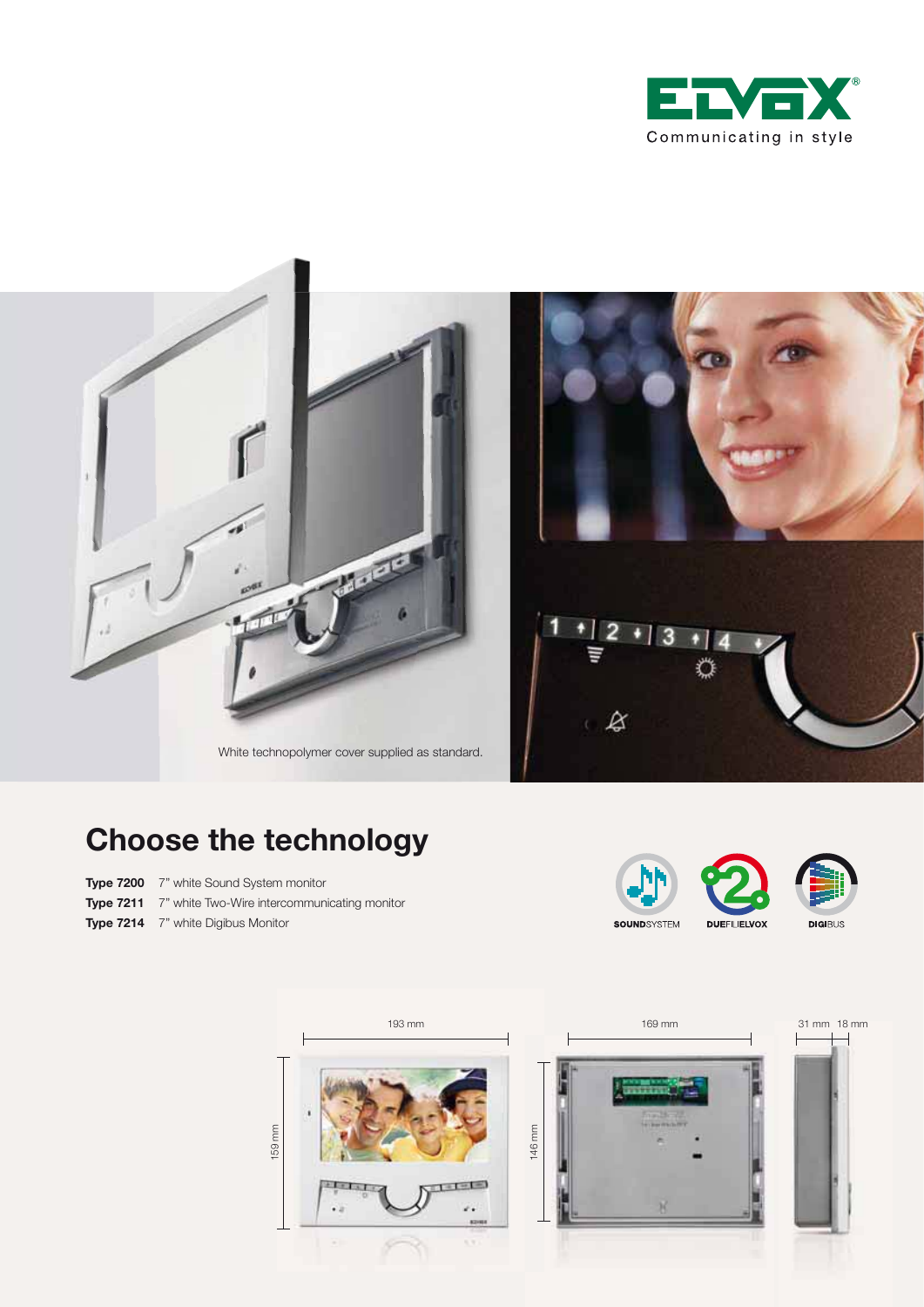# **Personalised styling**